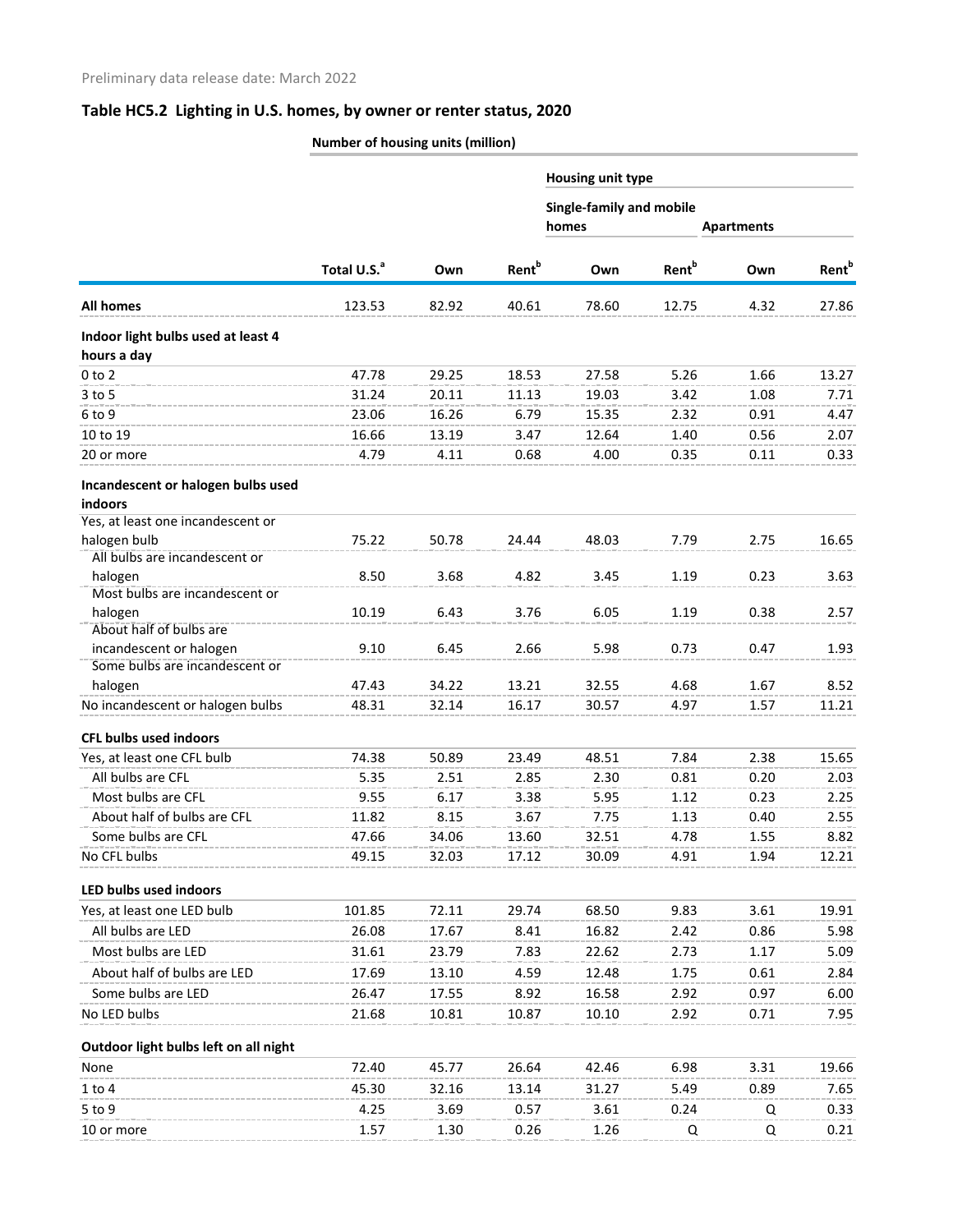#### **Table HC5.2 Lighting in U.S. homes, by owner or renter status, 2020**

|                                                  | Number of nousing units (million) |       |                          |                                   |                          |            |                   |  |  |  |
|--------------------------------------------------|-----------------------------------|-------|--------------------------|-----------------------------------|--------------------------|------------|-------------------|--|--|--|
|                                                  | Total U.S. <sup>a</sup>           |       | <b>Rent</b> <sup>b</sup> | Housing unit type                 |                          |            |                   |  |  |  |
|                                                  |                                   | Own   |                          | Single-family and mobile<br>homes |                          | Apartments |                   |  |  |  |
|                                                  |                                   |       |                          | Own                               | <b>Rent</b> <sup>b</sup> | Own        | Rent <sup>b</sup> |  |  |  |
| <b>All homes</b>                                 | 123.53                            | 82.92 | 40.61                    | 78.60                             | 12.75                    | 4.32       | 27.86             |  |  |  |
| Type of outdoor light bulbs left on all<br>night |                                   |       |                          |                                   |                          |            |                   |  |  |  |
| At least 1 outdoor light bulb                    | 51.12                             | 37.15 | 13.97                    | 36.14                             | 5.77                     | 1.01       | 8.20              |  |  |  |
| LED                                              | 33.26                             | 25.81 | 7.45                     | 25.25                             | 3.57                     | 0.57       | 3.89              |  |  |  |
| <b>CFL</b>                                       | 8.39                              | 5.82  | 2.57                     | 5.60                              | 0.95                     | 0.22       | 1.62              |  |  |  |
| Incandescent or halogen                          | 13.62                             | 8.73  | 4.88                     | 8.45                              | 1.75                     | 0.29       | 3.14              |  |  |  |
| No outdoor light bulbs                           | 72.40                             | 45.77 | 26.64                    | 42.46                             | 6.98                     | 3.31       | 19.66             |  |  |  |

**Number of housing units (million)**

Source: U.S. Energy Information Administration, Office of Energy Demand and Integrated Statistics, Form EIA-457A of the *2020 Residential Energy Consumption Survey*

Notes: Because of rounding, data may not sum to totals. See RECS Terminology for definition of terms used in these tables.

<sup>a</sup> Total U.S. includes all primary occupied housing units in the 50 states and the District of Columbia. Vacant housing units, seasonal units, second homes, military houses, and group quarters are excluded.

<sup>b</sup> Rented includes households that occupy their primary housing units without paying rent.

Q = Data withheld because either the relative standard error (RSE) was greater than 50% or fewer than 10 households in reporting sample.

N = No households in reporting sample.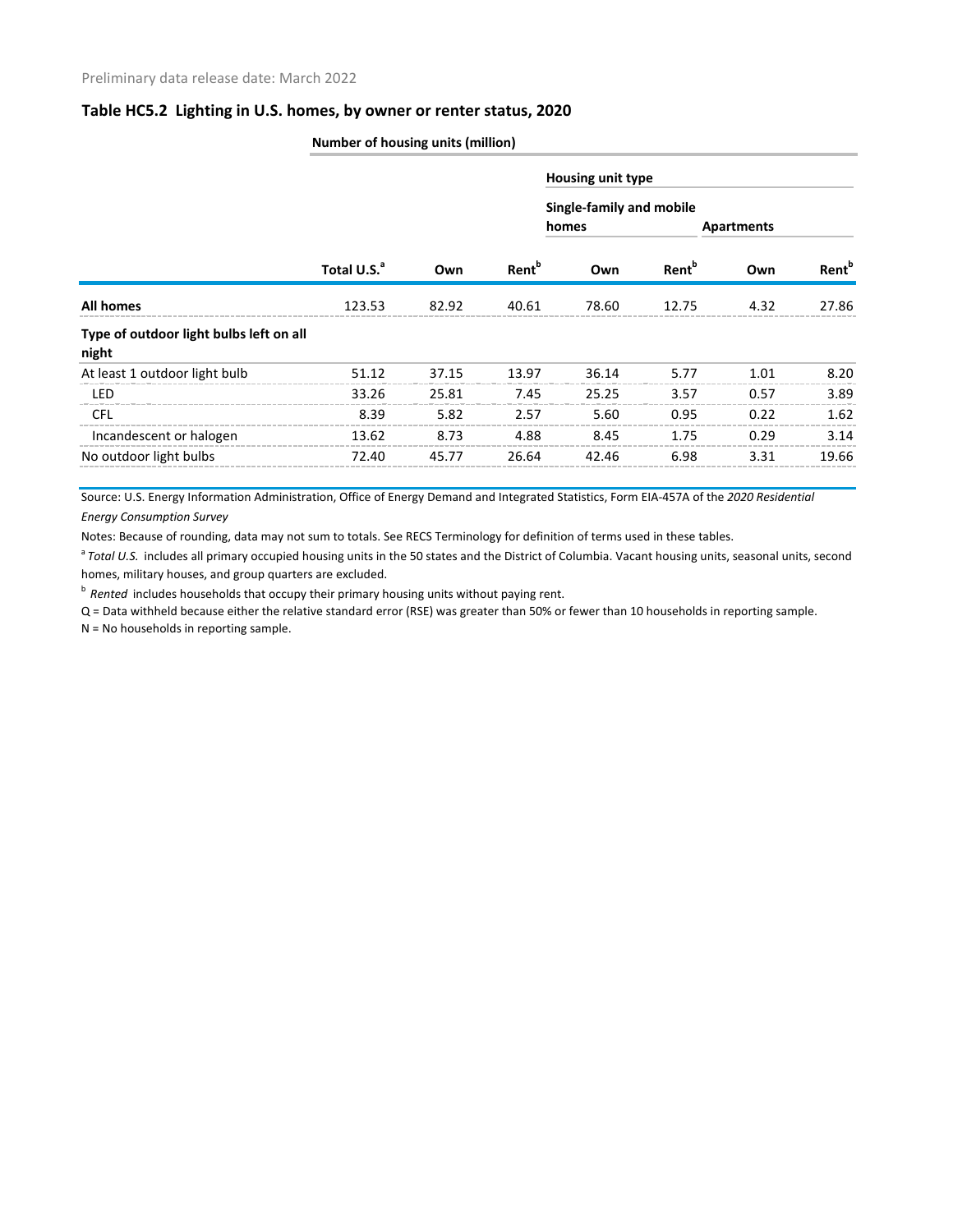# **Relative standard errors (RSEs) for Table HC5.2 Lighting in U.S. homes, by owner or renter status, 2020**

|                                                           | ROES for number of nousing units |      |                          |                                          |                          |                   |                          |
|-----------------------------------------------------------|----------------------------------|------|--------------------------|------------------------------------------|--------------------------|-------------------|--------------------------|
|                                                           |                                  |      |                          | Housing unit type                        |                          |                   |                          |
|                                                           | Total U.S. <sup>a</sup>          | Own  | <b>Rent</b> <sup>b</sup> | <b>Single-family and mobile</b><br>homes |                          | <b>Apartments</b> |                          |
|                                                           |                                  |      |                          | Own                                      | <b>Rent</b> <sup>b</sup> | Own               | <b>Rent</b> <sup>b</sup> |
| <b>All homes</b>                                          | 0.00                             | 0.42 | 0.86                     | 0.35                                     | 2.15                     | 4.13              | 0.64                     |
| Indoor light bulbs used at least 4                        |                                  |      |                          |                                          |                          |                   |                          |
| hours a day                                               |                                  |      |                          |                                          |                          |                   |                          |
| $0$ to $2$                                                | 1.21                             | 1.44 | 2.08                     | 1.45                                     | 3.42                     | 7.27              | 2.50                     |
| 3 to 5                                                    | 1.27                             | 1.70 | 2.88                     | 1.78                                     | 4.64                     | 9.11              | 3.43                     |
| 6 to 9                                                    | 1.80                             | 2.15 | 3.33                     | 2.14                                     | 5.12                     | 12.81             | 4.10                     |
| 10 to 19                                                  | 2.26                             | 2.58 | 5.25                     | 2.57                                     | 7.78                     | 15.88             | 6.90                     |
| 20 or more                                                | 4.44                             | 4.13 | 14.26                    | 4.03                                     | 14.80                    | 34.51             | 22.69                    |
| Incandescent or halogen bulbs used<br>indoors             |                                  |      |                          |                                          |                          |                   |                          |
| Yes, at least one incandescent or                         |                                  |      |                          |                                          |                          |                   |                          |
| halogen bulb                                              | 0.70                             | 0.84 | 1.64                     | 0.78                                     | 3.28                     | 6.22              | 1.80                     |
| All bulbs are incandescent or                             |                                  |      |                          |                                          |                          |                   |                          |
| halogen                                                   | 3.27                             | 4.73 | 4.68                     | 4.75                                     | 8.41                     | 20.44             | 5.68                     |
| Most bulbs are incandescent or                            |                                  |      |                          |                                          |                          |                   |                          |
| halogen<br>About half of bulbs are                        | 2.70                             | 3.36 | 5.11                     | 3.23                                     | 8.62                     | 16.59             | 6.32                     |
|                                                           |                                  | 3.56 | 6.31                     |                                          |                          |                   |                          |
| incandescent or halogen<br>Some bulbs are incandescent or | 2.52                             |      |                          | 3.34                                     | 8.46                     | 15.70             | 8.15                     |
| halogen                                                   | 1.03                             | 1.14 | 2.43                     | 1.12                                     | 4.20                     | 7.95              | 2.94                     |
| No incandescent or halogen bulbs                          | 1.08                             | 1.23 | 2.37                     | 1.20                                     | 4.20                     | 7.51              | 2.47                     |
| <b>CFL bulbs used indoors</b>                             |                                  |      |                          |                                          |                          |                   |                          |
|                                                           |                                  |      |                          |                                          |                          |                   |                          |
| Yes, at least one CFL bulb                                | 0.57                             | 0.77 | 1.55                     | 0.74                                     | 3.16                     | 6.69              | 1.61                     |
| All bulbs are CFL                                         | 4.82                             | 6.99 | 5.44                     | 7.05                                     | 10.52                    | 22.66             | 6.80                     |
| Most bulbs are CFL                                        | 2.85                             | 3.26 | 5.24                     | 3.37                                     | 9.59                     | 21.32             | 5.50                     |
| About half of bulbs are CFL                               | 2.75                             | 3.07 | 5.62                     | 3.08                                     | 6.51                     | 14.83             | 7.32                     |
| Some bulbs are CFL                                        | 1.02                             | 1.22 | 2.00                     | 1.21                                     | 3.55                     | 8.99              | 2.67                     |
| No CFL bulbs                                              | 0.87                             | 1.14 | 2.00                     | 1.18                                     | 3.40                     | 7.53              | 2.31                     |
| LED bulbs used indoors                                    |                                  |      |                          |                                          |                          |                   |                          |
| Yes, at least one LED bulb                                | 0.40                             | 0.58 | 1.37                     | 0.51                                     | 2.49                     | 4.80              | 1.53                     |
| All bulbs are LED                                         | 1.33                             | 1.54 | 3.00                     | 1.59                                     | 5.17                     | 11.54             | 3.62                     |
| Most bulbs are LED                                        | 1.48                             | 1.67 | 3.62                     | 1.61                                     | 6.30                     | 8.96              | 4.29                     |
| About half of bulbs are LED                               | 1.88                             | 2.28 | 4.80                     | 2.23                                     | 7.63                     | 13.33             | 6.46                     |
| Some bulbs are LED                                        | 1.53                             | 1.89 | 3.38                     | 1.91                                     | 5.44                     | 10.28             | 4.17                     |
| No LED bulbs                                              | 1.90                             | 2.75 | 2.75                     | 2.69                                     | 4.92                     | 11.93             | 3.58                     |
| Outdoor light bulbs left on all night                     |                                  |      |                          |                                          |                          |                   |                          |
| None                                                      | 0.66                             | 0.84 | 1.52                     | 0.79                                     | 3.62                     | 5.63              | 1.72                     |
| $1$ to $4$                                                | 0.99                             | 1.15 | 2.56                     | 1.11                                     | 3.41                     | 10.64             | 3.62                     |
| $5$ to 9                                                  | 4.74                             | 5.41 | 11.67                    | 5.49                                     | 18.14                    | 38.61             | 19.04                    |
| 10 or more                                                | 6.76                             | 7.68 | 19.52                    | 7.81                                     | 42.00                    | 53.27             | 22.52                    |
|                                                           |                                  |      |                          |                                          |                          |                   |                          |

### **RSEs for number of housing units**